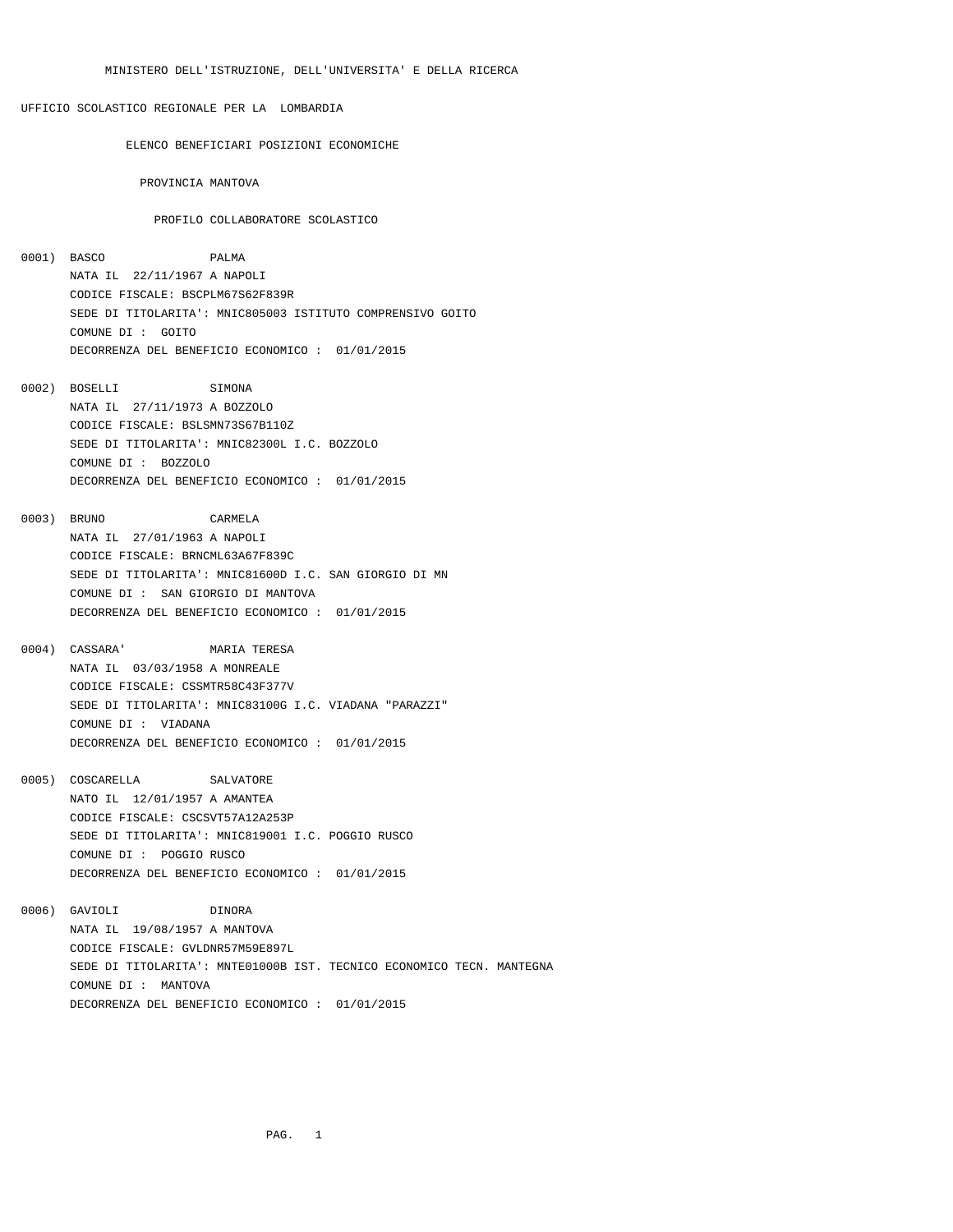UFFICIO SCOLASTICO REGIONALE PER LA LOMBARDIA

- 0007) GIPSI MARINA NATA IL 12/02/1961 A VIADANA CODICE FISCALE: GPSMRN61B52L826S SEDE DI TITOLARITA': MNIC83000Q I.C. DOSOLO POMPONESCO VIADANA COMUNE DI : VIADANA DECORRENZA DEL BENEFICIO ECONOMICO : 01/01/2015
- 0008) LUCENTE ANTONELLA NATA IL 08/09/1968 A COTRONEI CODICE FISCALE: LCNNNL68P48D123B SEDE DI TITOLARITA': MNIC81600D I.C. SAN GIORGIO DI MN COMUNE DI : SAN GIORGIO DI MANTOVA DECORRENZA DEL BENEFICIO ECONOMICO : 01/01/2015
- 0009) MACCARRONE GIUSEPPA NATA IL 20/04/1965 A TAURIANOVA CODICE FISCALE: MCCGPP65D60L063E SEDE DI TITOLARITA': MNIC81600D I.C. SAN GIORGIO DI MN COMUNE DI : SAN GIORGIO DI MANTOVA DECORRENZA DEL BENEFICIO ECONOMICO : 01/01/2015
- 0010) MANGIA DONATELLA NATA IL 29/08/1967 A SAN PIETRO VERNOTICO CODICE FISCALE: MNGDTL67M69I119P SEDE DI TITOLARITA': MNIC80700P I.C. CASTIGLIONE STIVIERE II COMUNE DI : CASTIGLIONE DELLE STIVIERE DECORRENZA DEL BENEFICIO ECONOMICO : 01/01/2015
- 0011) MANTINI GAETANA MARIA NATA IL 07/10/1968 A BAGHERIA CODICE FISCALE: MNTGNM68R47A546L SEDE DI TITOLARITA': MNIC805003 ISTITUTO COMPRENSIVO GOITO COMUNE DI : GOITO DECORRENZA DEL BENEFICIO ECONOMICO : 01/01/2015
- 0012) MEDOLA EMMA NATA IL 17/08/1958 A CAVRIANA CODICE FISCALE: MDLMME58M57C406Q SEDE DI TITOLARITA': MNIC81400T IST. COMPR. MARMIROLO COMUNE DI : MARMIROLO DECORRENZA DEL BENEFICIO ECONOMICO : 01/01/2015